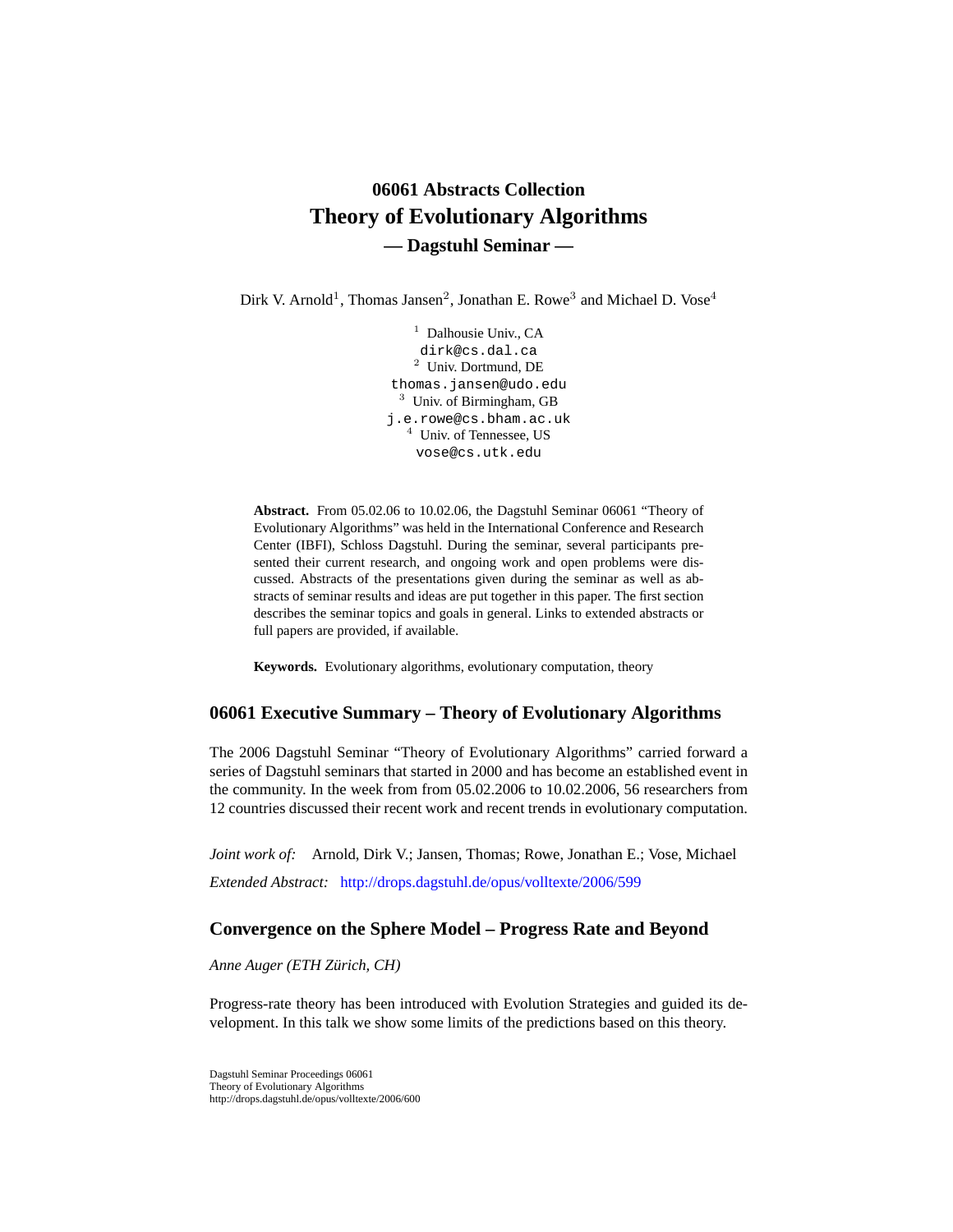We explain for the sphere function how surprisingly, negative progress can lead to convergence towards the optimum. We explain why positive progress rates give convergence in mean, negative progress rates divergence in mean and show that almost sure convergence can take place despite divergence in mean.

Hence step-sizes associated with negative progress can actually lead to almost sure convergence. Based on these results we provide an alternative progress rate definition. We present Monte Carlo simulations to investigate the discrepancy between both progress rates and therefore both types of convergence. This discrepancy vanishes when dimension increases. The observation is supported by an asymptotic estimation of the new progress rate definition.

*Keywords:* Evolution strategies, convergence analysis, progress rate

*Joint work of:* Auger, Anne; Hansen, Nikolaus

## **Evaluation Structures in Coevolution**

*Anthony Bucci (Brandeis University - Waltham, USA)*

One characteristic of the problems typically approached with coevolutionary algorithms is their lack of an explicit measure of value. Unlike typical optimization or evolutionary algorithms, which rely on the existence of an objective function, coevolutionary algorithms must develop metrics through time while simultaneously discovering entities which optimize them. With a few notable exceptions, generally the means for developing such metrics has been a black art. My focus here is therefore on the problem of evaluation.

With this problem in mind, I pose the question: what should a coevolutionary algorithm be doing? My simple answer is that an algorithm should be discovering and maintaining as many innovations as possible. In an attempt to approach the question precisely, in this talk I will develop a theoretical tool called an evaluation structure. Such is a structured mathematical object built from a population and representing salient aspects, or measurements, of entities' capabilities. Examples include the Pareto covering order and Ficici's notion of measurement table. I use this tool to distinguish two types of algorithm transitions: natural ones, which preserve but elaborate existing structure; and unnatural ones, which upset structure. I prove that, under certain conditions, unnatural transitions are necessary in the sense that an algorithm which does not make them will never reach a solution. Under these conditions I dub such transitions "innovative," as they are more or less radical changes in how we perceive the population to be structured which are required to reach solution. I conclude with several empirically testable hypotheses suggested by the theory.

*Keywords:* Coevolution, coevolutionary algorithms, Pareto coevolution, solution concepts, theory

*See also:* [http://www.cs.brandeis.edu/ abucci/](http://www.cs.brandeis.edu/~abucci/)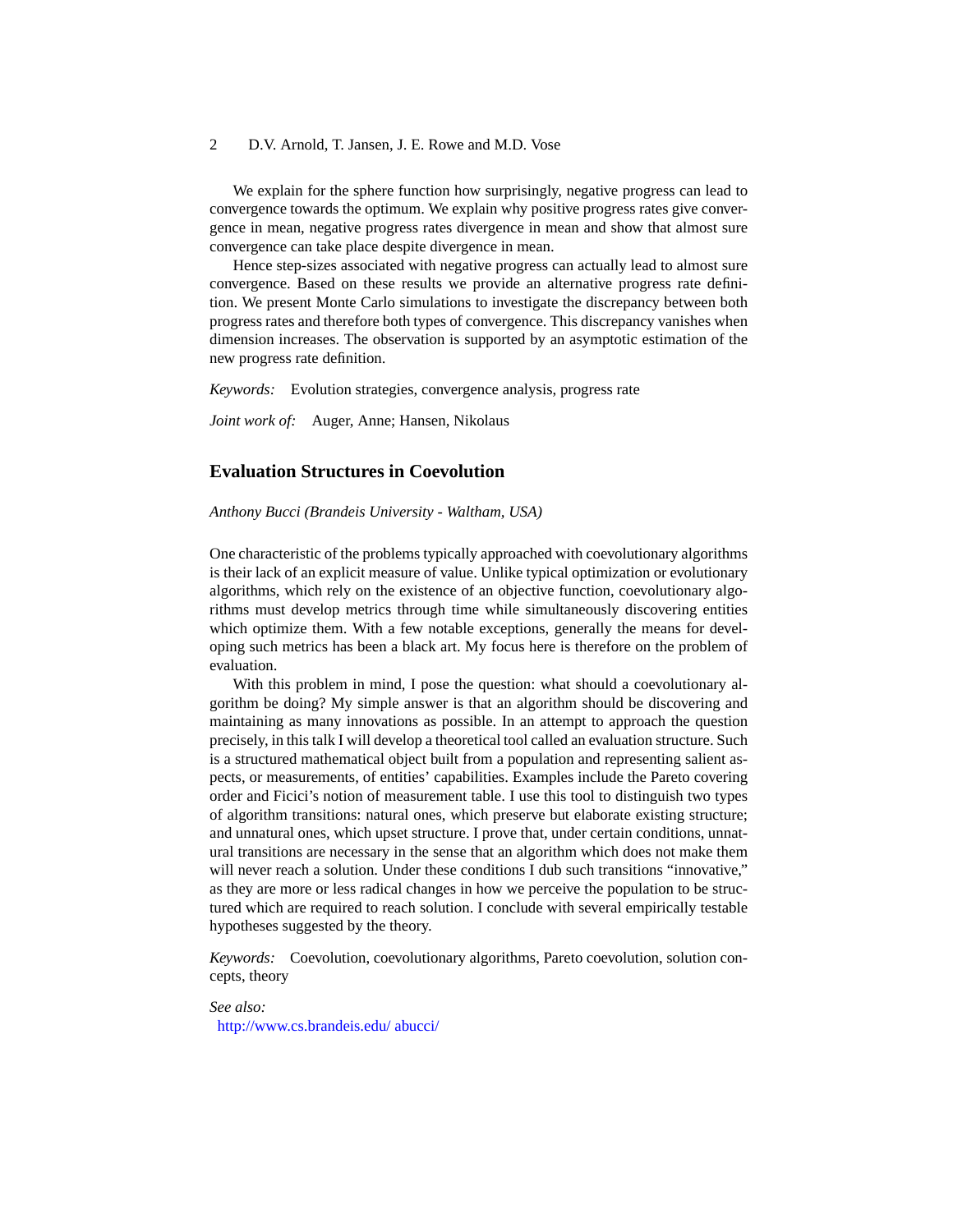### **Using the Underlying Objectives for Evaluation in Coevolution**

*Edwin D. de Jong (Utrecht University, NL)*

In coevolution, evaluation is based on interactions with (co-)evolving individuals. Since the set of individuals used in evaluation evolves over time, the evaluation function effectively develops as part of the evolutionary process. This provides a potential for open-ended evolution.

To guarantee that adaptive evaluation results in overall progress, coevolution must be set up such that the resulting dynamics is sufficiently stable. To this end, Paretocoevolution views the opponents in interactions ('tests') as objectives. The resulting number of objectives can be very large. We therefore consider whether the number of objectives can be reduced by combining multiple tests onto a single objective.

We apply a dimension extraction algorithm to the Game of Nim. We found that the number of objectives is reduced from 36 to 4. Thus, extraction of the underlying objectives can permit efficient evaluation without loss of accuracy. The Dimension Extracting Coevolutionary Algorithm (DECA) is applied to test problems, and found to perform well on the compare-on-one problem. Application to the more realistic Tartarus problem is shown to be feasible, but yields little improvement. An open question is the relation between the number of underlying objectives (an intrinsic property of a problem) with other measures; and which features limit the performance of current coevolution methods on problems of practical interest.

*Keywords:* Coevolution, underlying objectives, dimension extraction, Game of Nim

### **An Analysis of Co-evolutionary Dynamics**

*Kenneth A. De Jong (George Mason University - Fairfax, USA)*

A new technique for analyzing co-evolutionary dynamics is described that is based on the notion of "best response" curves. The usefulness of this technique is illustrated for both cooperative and competitive co-evolutionary settings.

*Keywords:* Co-evolution, dynamical systems, basins of attraction, best response curves

*Joint work of:* De Jong, Kenneth A.; Popovici, Elena

## **Functional Decomposition of NSGA-II and Various Problem-Solving Strategies**

*Kalyanmoy Deb (Indian Inst. of Technology - Kanpur, IND)*

NSGA-II is a commonly-applied tool for multi-objective optimization. In this presentation, the NSGA-II procedure will be functionally decomposed into three tasks.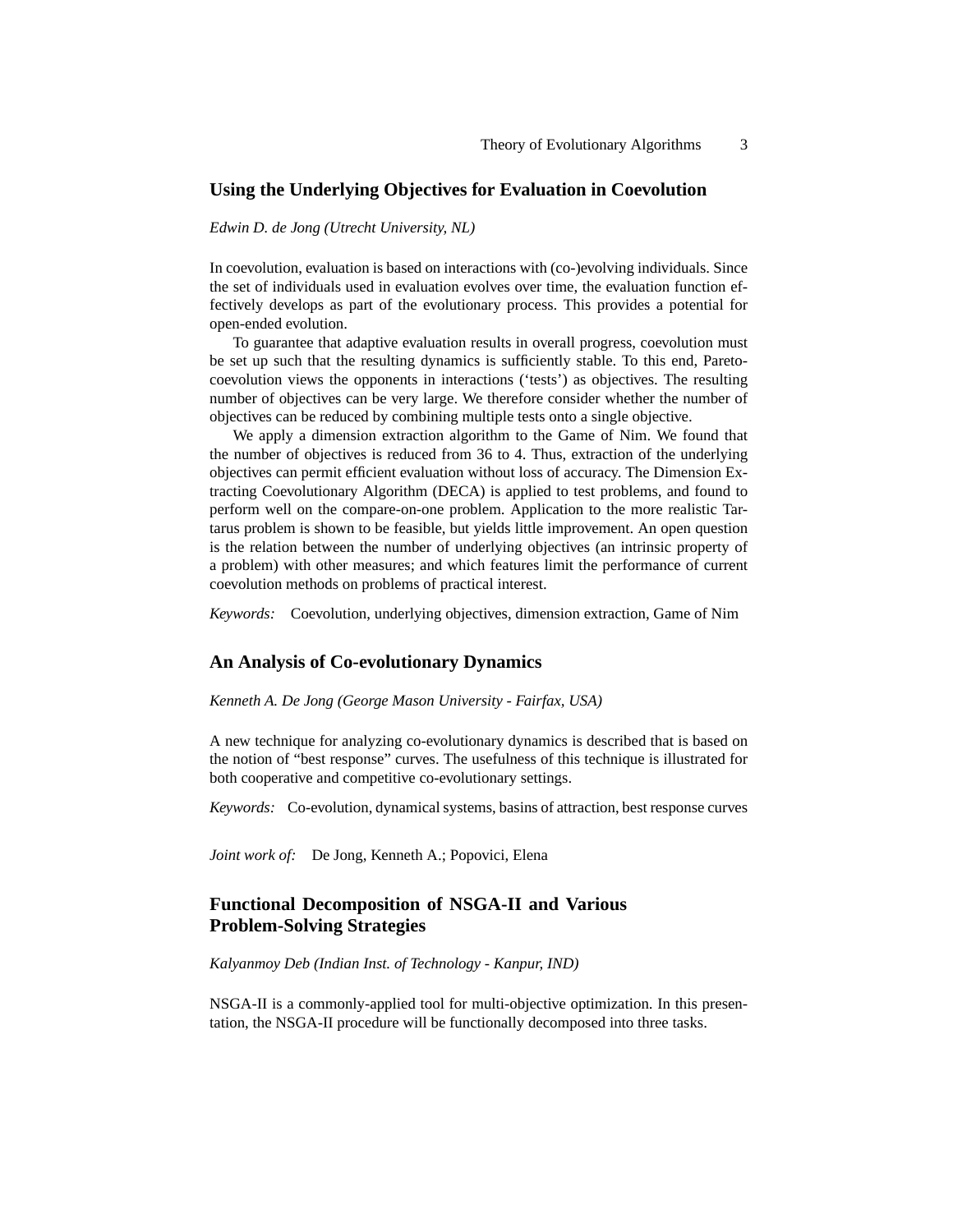Thereafter, various modifications to these three tasks will be made to demonstrate that the NSGA-II framework can generate a number of efficient and interesting optimization strategies for solving various problem-solving tasks. This decomposition should allow researchers and applicationists to try various other modifications systematically to make NSGA-II suitable for other kinds of problem-solving tasks. Finally, NSGA-II framework will be expanded to develop an 'omni-optimizer', which is capable of solving four different types of optimization problems involving single and multiple objectives and single and multiple optima.

*Keywords:* Multi-objective optimization, multi-modal optimization, NSGA-II

*See also:* <http://www.iitk.ac.in/kangal/pub.htm>

## **A Rigorous Runtime-Analysis of the Compact Genetic Algorithm for Linear Functions**

*Stefan Droste (Universität Dortmund, D)*

Estimation of distribution algorithms (EDAs) solve an optimization problem heuristically by finding a probability distribution focused around its optima. Starting with the uniform distribution, points are sampled with respect to this distribution and the distribution is changed according to the function values of the sampled points. Although there are many successful experiments suggesting the usefulness of EDAs, there are only few rigorous theoretical results apart from convergence results without time bounds. Here we present first rigorous runtime analyses of a simple EDA, the compact genetic algorithm, for linear pseudo-boolean functions on  $n$  variables. We prove a general lower bound for all functions and a general upper bound for all linear functions. Simple test functions show that not all linear functions are optimized in the same runtime by the compact genetic algorithm.

#### **On Complexity of Optimized Crossover for Binary Representations**

#### *Anton Eremeev (Sobolev Institute of Mathematics - Omsk, RUS)*

In this talk, the computational complexity of producing the best possible offspring in a crossover, complying the principle of respect (see e.g. N. Radcliffe, 1991) is considered. The focus is on the gene transmitting crossover operators, where all alleles present in a child are transmitted from its parents. These operators are studied on the class of Boolean linear programming problems, where the Boolean vector of variables is used as the solution representation.

The well-known optimized crossover operator for the maximum independent set problem (C.C. Aggarwal, J.B. Orlin, R.P. Tai, 1994) is taken as a starting point. By means of efficient reductions of the optimized gene transmitting crossover problems (OGTC) we show the polynomial solvability of the OGTC for maximum weight set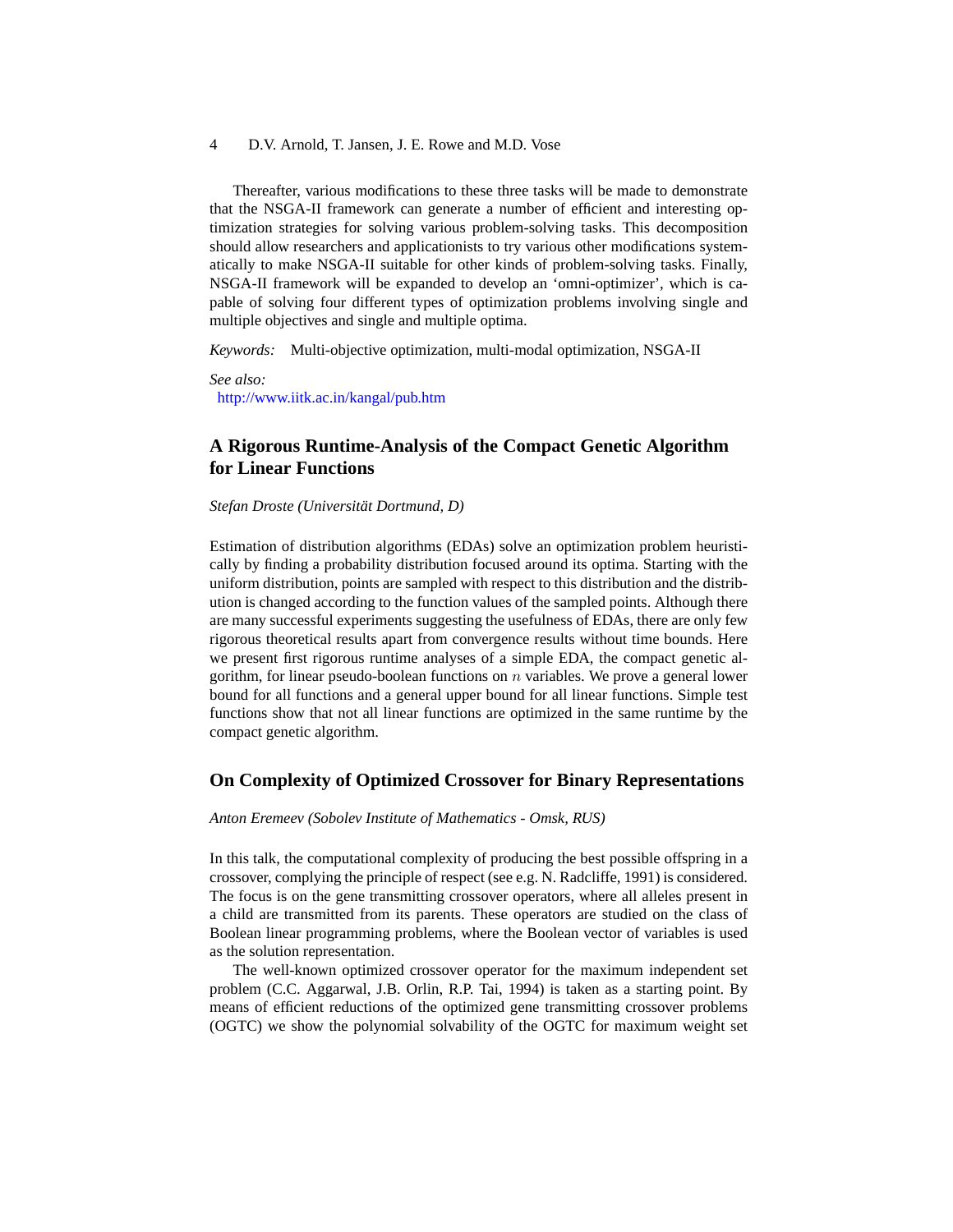packing problem, minimum weight set partition problem and simple plant location problem.

The OGTC for linear Boolean programming problem with logarithmically upperbounded number of non-zero coefficients per constraint is shown to be efficiently reducible to the maximum weight independent set problem on 2-colorable hypergraph with 2-coloring given as an input. Both of these problems are NP-hard.

*Keywords:* Genetic algorithms, optimized crossover, complexity

*Full Paper:* <http://drops.dagstuhl.de/opus/volltexte/2006/593>

## **A Mathematical Modelling Technique for the Analyis of the Dynamics of Simple Continuous EDA**

*Marcus Gallagher (The University of Queensland, AU)*

We describe a mathematical model for the infinite-population dynamics of a simple continuous EDA: UMDAc. Using this model, it is possible to numerically generate the dynamics of the algorithm on a fitness function of known form. The technique is compared with existing analysis and illustrated on a number of simple test problems. The model is also used to examine the effect of adding an amplification constant to the variance parameter of the UMDAc model.

*Keywords:* Estimation of distribution algorithms

*Joint work of:* Gallagher, Marcus; Yuan, Bo

*Full Paper:* <http://drops.dagstuhl.de/opus/volltexte/2006/594>

## **On The Effect of Populations in Evolutionary Multi-objective Optimization**

*Oliver Giel (Universität Dortmund, D)*

Multi-objective evolutionary algorithms (MOEAs) have become increasingly popular as multi-objective problem solving techniques.

An important open problem is to understand the role of populations in MOEAs. We present a simple bi-objective problem which emphasizes when populations are needed. Rigorous runtime analysis point out an exponential runtime gap between a population-based algorithm (SEMO) and several single individual-based algorithms on this problem. This means that among the algorithms considered, only the populationbased MOEA is successful and all other algorithms fail.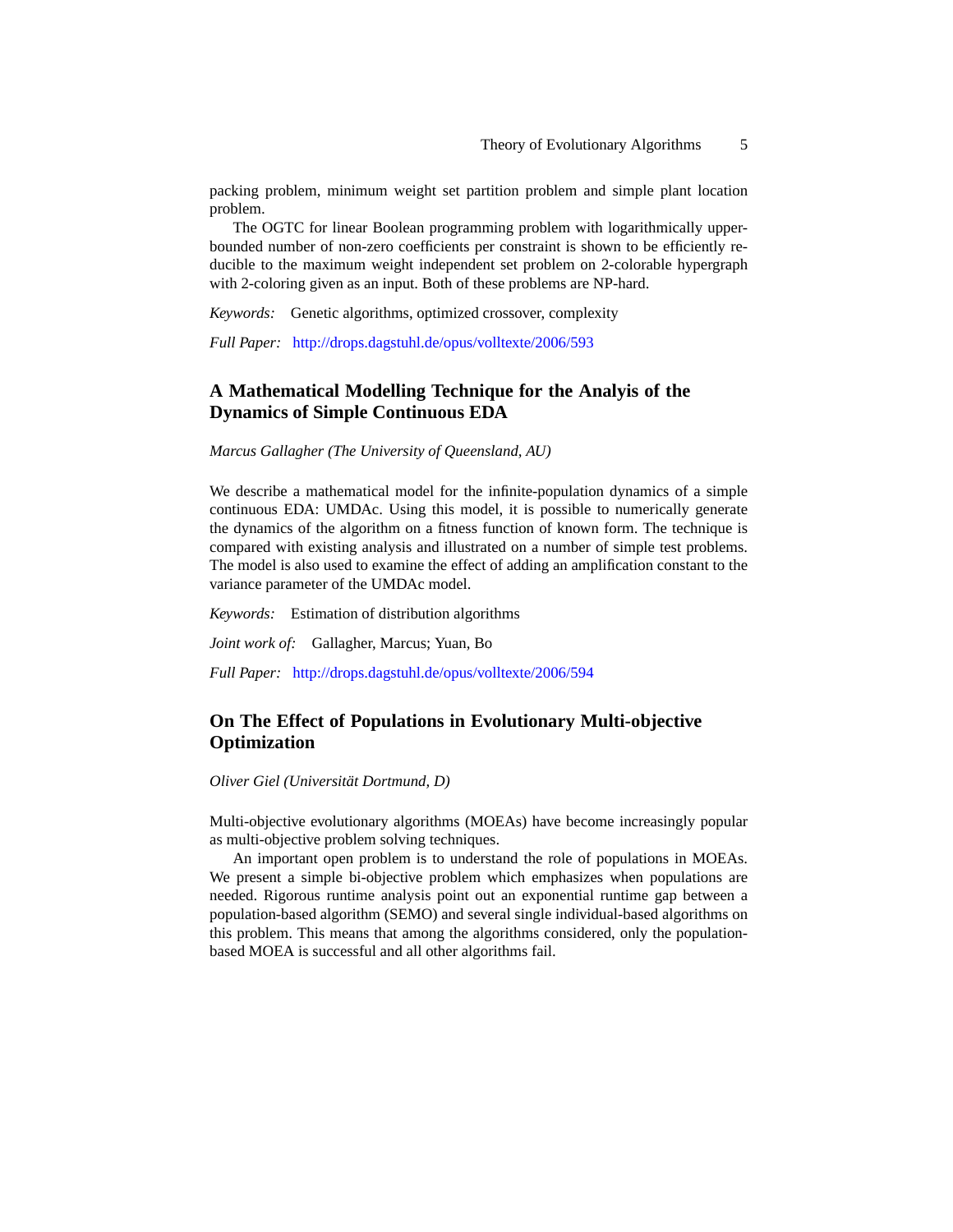## **Step Length on Linear Fitness Functions—Self-Adaptation and Beyond**

### *Nikolaus Hansen (ETH Zürich, CH)*

We investigate the evolution strategy (ES) with  $\sigma$ -self-adaptation on a linear fitness function. We find

- For the  $(1, 2)$ -ES the selection does not change the  $\sigma$ -distribution. Consequently  $\log \sigma$  conducts an unbiased random walk.
- Given a symmetric population distribution in the  $(\mu, 2\mu)$ -ES the selection does not bias  $\sigma$ , that is log  $\sigma$  is constant in mean.
- **–** In general, given a symmetrical population distribution, the step-length distribution is symmetric such that the  $i$ -th best and  $i$ -th worst individual have the same distribution.

We state two postulates for any search algorithm in continuous domain on the linear fitness function.

- 1. The step length logarithm (in gradient direction) should increase linearly in time.
- 2. The step length in gradient direction should increase faster than the step length on a random function (where the function value is independent of the search point).

The second postulate corresponds to a desired selection effect in the algorithm.

### **A Generic Property of the Infinite Population Genetic Algorithm**

### *Christina Hayes (Montana State University - Bozeman, USA)*

We study an infinite population model for the genetic algorithm, where the iteration of the algorithm corresponds to an iteration of a map  $G$ . The map  $G$  is a composition of a selection operator and a mixing operator, where the latter models effects of both mutation and crossover. We examine the hyperbolicity of fixed points of this model. We show that for a typical mixing operator all the fixed points are hyperbolic.

*Joint work of:* Hayes, Christina; Gedeon, Tomas

## **The First-Hitting Times of Evolutionary Algorithms for the One-Max Problem**

#### *Jun He (University of Birmingham, GB)*

Two important problems in the theoretical study of evolutionary algorithms are: (i) to investigate the relationship between time complexity and population size; and (ii) to compare the time complexity of an algorithm when using crossover or not.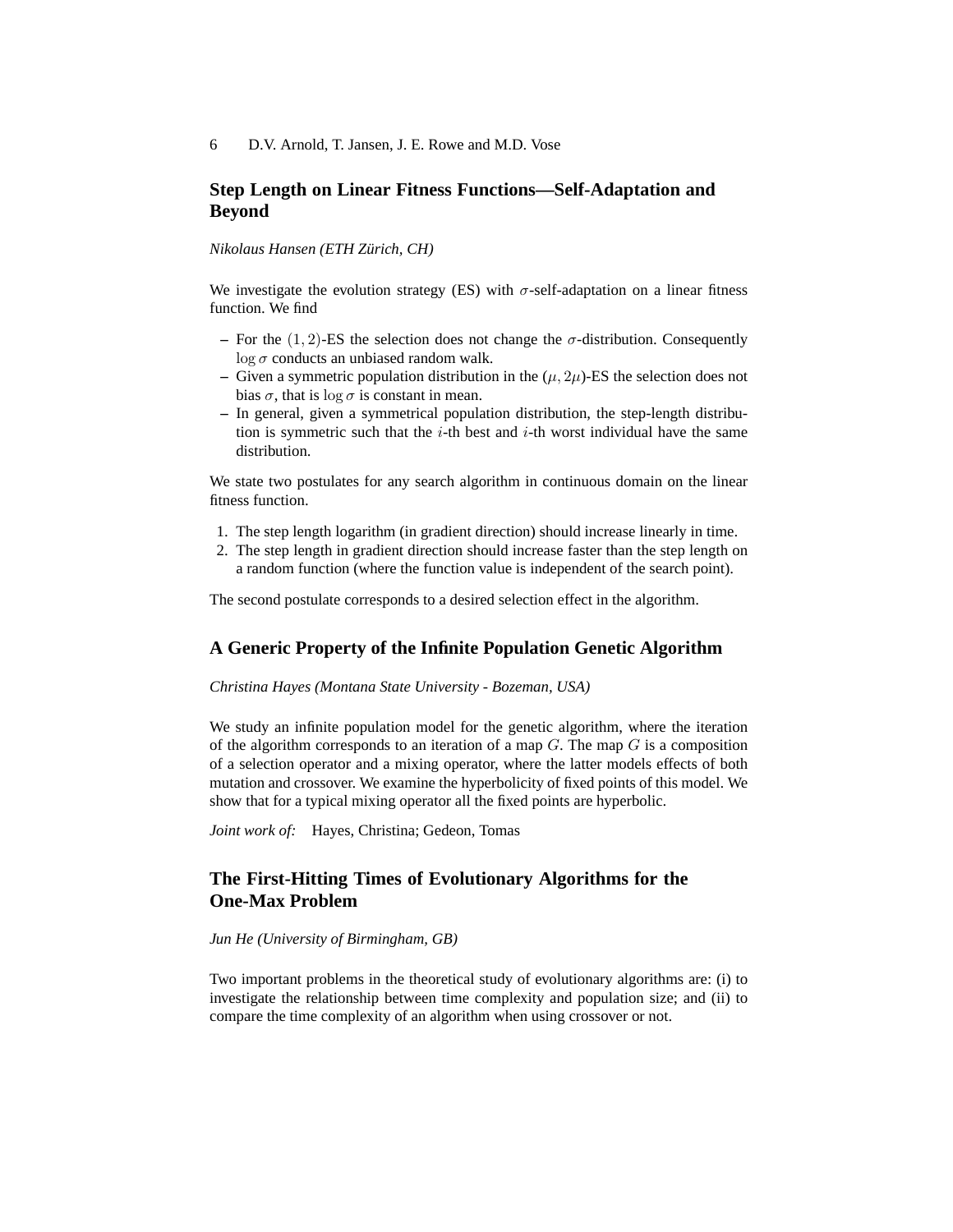This study could help us gain insight into understanding the roles of population and crossover, and designing efficient algorithms.

However, even for some basic fitness functions, their time complexity is still unknown for population-based evolutionary algorithms with crossover. It is necessary to make a systematic and comprehensive analysis of evolutionary algorithms on different fitness functions. This paper aims at estimating the first hitting time of a family of EAs using uniform crossover, bitwise mutation and elitism selection for the One-Max problem. The exact lower bounds have been derived for the algorithms without and with uniform crossover; and these lower bounds can be achieved by problem-specific algorithms. The result demonstrates that the crossover can shorten the first hitting time in this case, and selection pressure and population diversity also play a crucial role.

*Keywords:* Time complexity, population, bitwise mutation, uniform crossover

*Joint work of:* He, Jun; Witt, Carsten; Yao, Xin

## **Computational Efficient Covariance Matrix Update and the Multi-objective Variable Metric Evolution Strategy**

*Christian Igel (Ruhr-Universität Bochum, D)*

The covariance matrix adaptation (CMA) with rank-one update is combined with elitist  $(1 + 1)$ -selection. An iterative Cholesky update for the covariance matrix is developed replacing the computational demanding and numerically involved decomposition of the covariance matrix. The Cholesky update can replace the decomposition only for the update without evolution path and reduces the computational effort from  $O(n^3)$  to  $O(n^2)$ . The resulting  $(1 + 1)$ -Cholesky-CMA-ES is an elegant algorithm and the perhaps simplest evolution strategy (ES) with covariance matrix and step size adaptation. Based on the  $(1+1)$ -CMA-ES, a new multi-objective evolution strategy, the MO-CMA-ES, is developed. In the MO-CMA-ES a population of individuals that adapt their search strategy as in the elitist CMA-ES is maintained. These are subject to multi-objective selection. The selection is based on non-dominated sorting using the contributing hypervolume as second sorting criterion. Both the  $(1 + 1)$ -CMA-ES and the MO-CMA-ES inherit important invariance properties, in particular invariance under rotation of the search space, from the original CMA-ES.

*Keywords:* Evolution strategies, covariance matrix adaptation, multi-objective optimization

*Joint work of:* Igel, Christian; Hansen, Nikolaus; Suttorp, Thorsten

### **In Between Progress Rate and Stochastic Convergence**

### *Jens Jägersküpper (Universität Dortmund, D)*

This talk is about analyzing evolutionary algorithms for the continuous domain of high dimensional Euclidean space in a way known as *probabilistic runtime analysis.*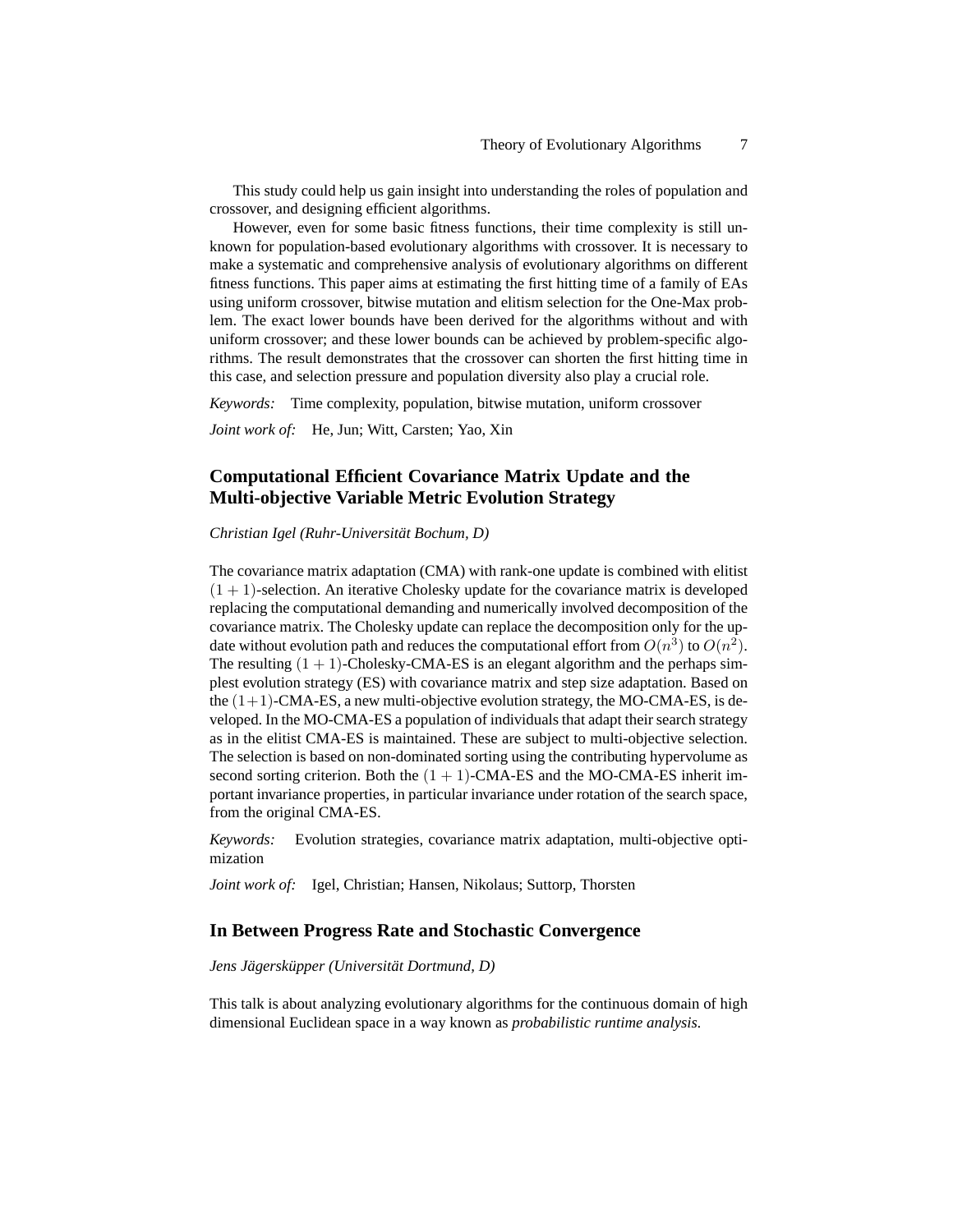It is shortly discussed why this can be thought of as a way in between the progressrate approach and proofs of stochastic convergence.

As an example of such an analysis, a lower-bound theorem is presented and the ideas of the somewhat surprisingly simple proof are given. It reads: A  $(1^+ \lambda)ES$  using isotropic mutations and an 1/5-rule-*like* mutation-strength adaptation needs Ω(b ·  $n/\ln(1+\lambda)$ ) steps to reduce the approximation error (w.r.t. a fixed point in the search space, for instance an optimum) to an  $2^{-b}$ -fraction (of the initial one) with a probability of  $1 - \exp(-\Omega(n))$  – whatever function is to be optimized.

*Keywords:* Continuous optimization, probabilistic runtime analysis, evolution strategies, adaptation

### **On Turing complete T7 and MISC F-4 program fitness landscapes**

*William Langdon (University of Essex, GB)*

We use the minimal instruction set F-4 computer to define a minimal Turing complete T7 computer suitable for genetic programming (GP) and amenable to theoretical analysis.

Experimental runs and mathematical analysis of the T7, show the fraction of halting programs is drops to zero as bigger programs are run.

*Keywords:* Genetic programming

*Joint work of:* Langdon, William B; Poli, Riccardo

*Full Paper:* <http://drops.dagstuhl.de/opus/volltexte/2006/595>

*See also:*

<http://www.cs.essex.ac.uk/technical-reports/2005/csm-445.pdf>

## **Controlled Regularity Fitness Landscapes and Local Holder Exponents**

*Evelyne Lutton (INRIA Rocquencourt, F)*

Intuition as well as theoretical analysis suggest that the performance of an EA strongly depends on the irregularity of the fitness function. Several irregularity measures have been derived for discrete search spaces, in order to numerically characterize this type of difficulty source for EA. These characterizations are mainly based on Hölder exponents. Previous studies used a global characterization of fitness regularity (namely the global Hölder exponent), with experimental validations being conducted on test functions with uniform irregularity. We will present an extension of this analysis in two ways: results have been now established for continuous search space, and local instead of global irregularity has been considered. In addition, we present a way to modify the genetic topology to accommodate for variable regularity: the mutation radius, which controls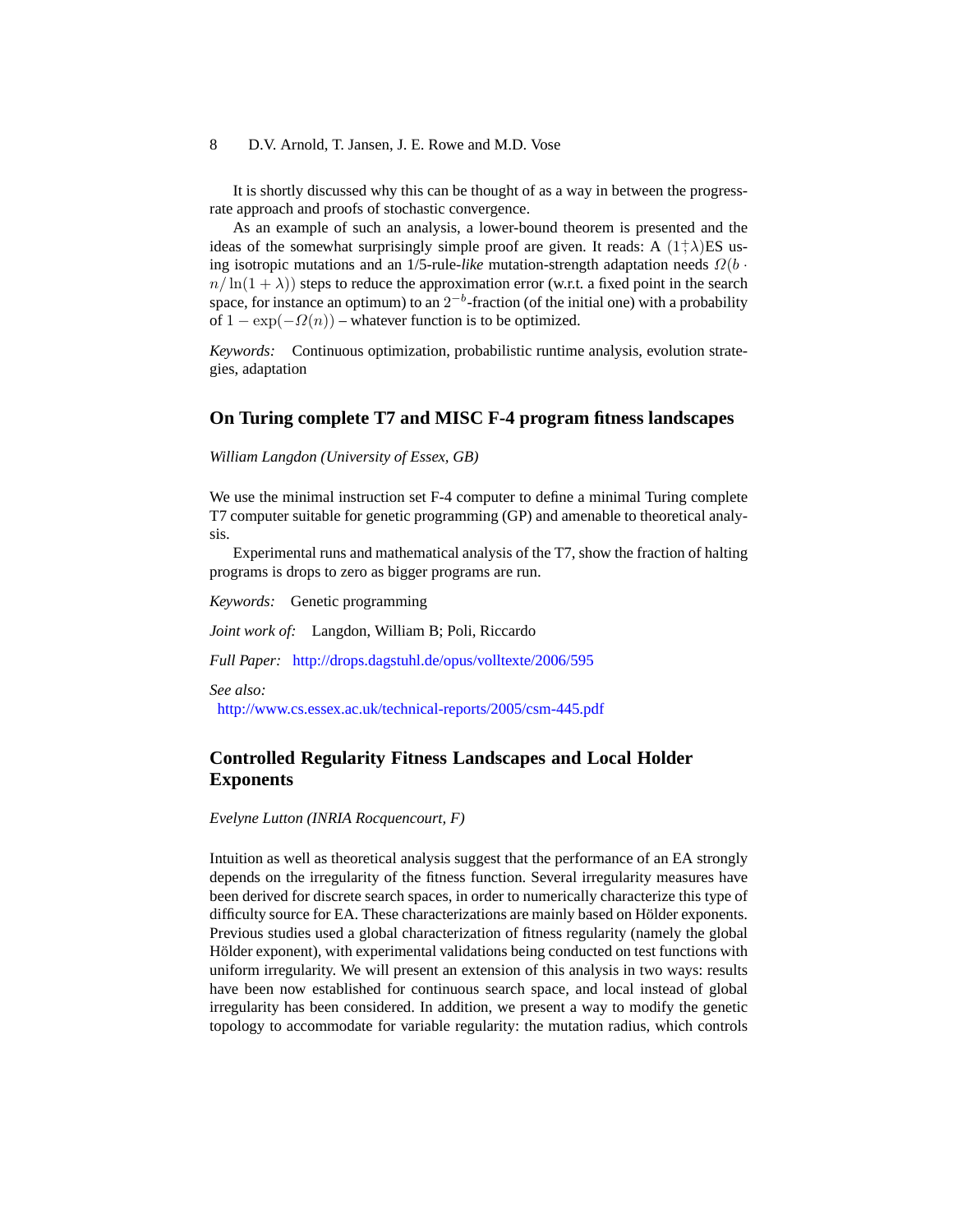the size of the neighbourhood of a point, should vary according to the local irregularity of the fitness function. These results are explained through a simple theoretical analysis which gives a relation between the local Hölder exponent and the optimal mutation radius. It poses several questions with respect to on-line measurements and usage of regularity in EAs.

*Keywords:* Hölder exponent, irregular fitness landscape, adaptive mutation radius

### **Semantic Building Blocks in Boolean GP**

#### *Nicholas Freitag McPhee (University of Minnesota - Morris, USA)*

A persistent question is that of exactly how relevant components are brought together in "standard" GP using subtree crossover, especially since crossover can place sub-trees in new contexts that can be very different from those they came from. Here we present a means of fully and exactly characterizing both the semantics of subtrees and contexts for boolean valued GP trees, which can be used to track the proportions of both the subtrees and contexts that crossover is using to construct new individuals. Using this tool we find that the number of contexts that are fully determined (i.e., locations where crossover will have no effect on the semantics of the resulting tree) grows very quickly, especially when little or no improvements are being made on the fitness.

*Keywords:* Genetic programming, semantics, crossover, bloat, building blocks

*Joint work of:* McPhee, Nicholas Freitag; Hutchison, Tyler; Ohs, Brian

## **How fast does the stationary distribution of the markov chain modelling EAs on the homogeneous poulationsfor small rate?**

#### *Boris S. Mitavskiy (University of Birmingham, GB)*

The state space of the Markov chain modelling an evolutionary algorithm is quite large especially if the population space and the search space are large. I shall introduce an appropriate notion of "coarse graining" for such Markov chains. Indeed, from the mathematical point of view, this can be called a quotient of a Markov chain by an equivalence relation over the state space. The newly obtained Markov chain has a significantly smaller state space and its stationary distribution is "coherent" with the initial large chain. Although the transition probabilities of the coarse-grained Markov chain are defined in terms of the stationary distribution of the original big chain, in some cases it is possible to deduce interesting information about the stationary distribution of the original chain in terms of the quotient chain. I will demonstrate how this method works. I shall also present some simple results and open questions.

*Keywords:* Markov chains, evolutionary algorithms, coarse graining, quotients of irreducible Markov chains, concentration on the uniform populations

*Joint work of:* Mitavskiy, Boris S.; Rowe, Jonathan E. *Full Paper:* <http://drops.dagstuhl.de/opus/volltexte/2006/596>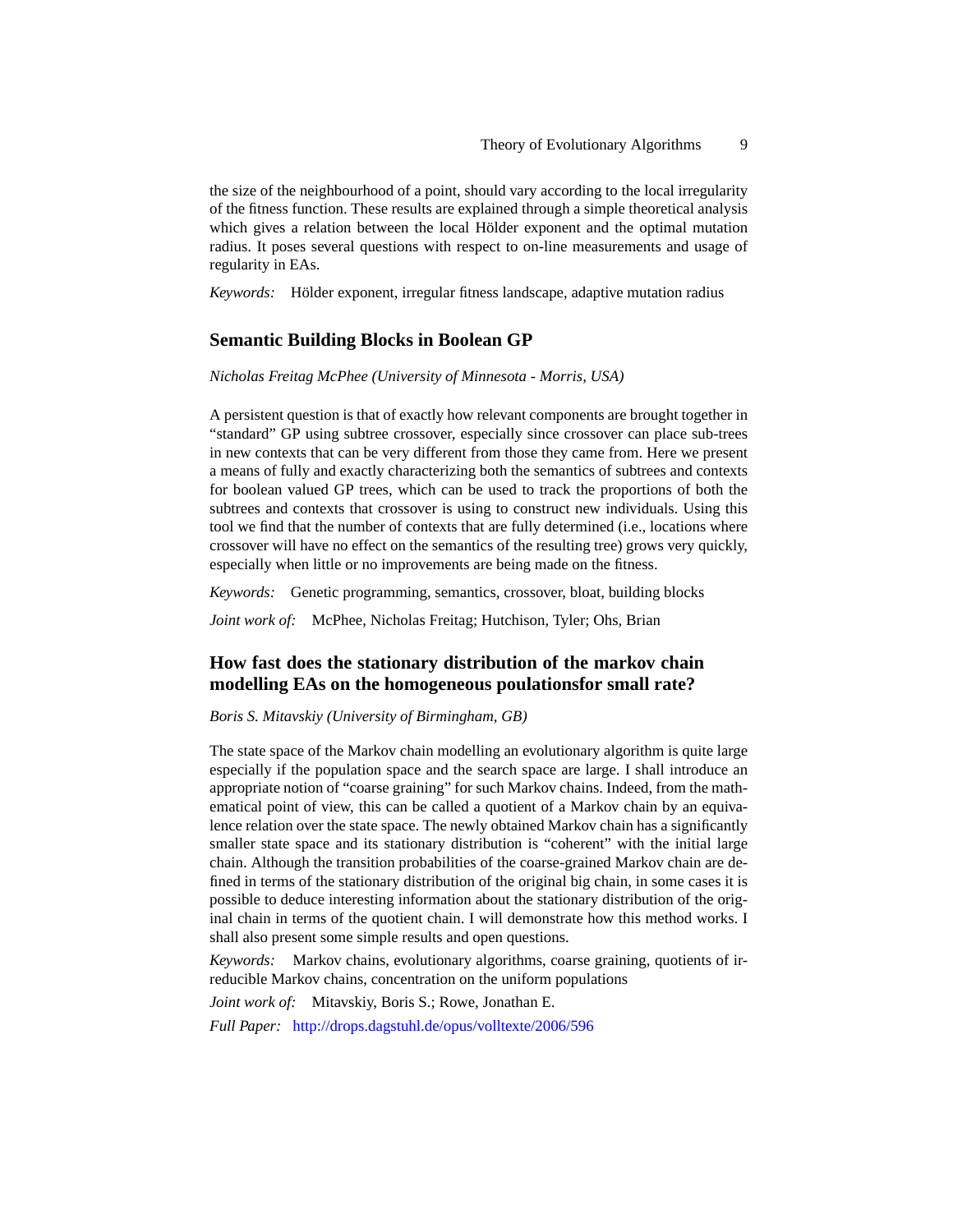## **The Factorized Distribution Algorithm and the Minimum Relative Entropy Principle**

*Heinz Mühlenbein (Fraunhofer Institut - St. Augustin, D)*

We assume that the function to be optimized is additively decomposed (ADF). Then the interaction graph  $G_{ADE}$  can be used to compute exact or approximate factorizations. For many practical problems only approximate factorizations lead to efficient optimization algorithms. The relation between the approximation used by the FDA algorithm and the minimum relative entropy principle is discussed. A new algorithm is presented, derived from the Bethe-Kikuchi approach in statistical physics. It minimizes the relative entropy to a Boltzmann distribution with fixed  $\beta$ . We shortly compare different factorizations and algorithms within the FDA software. We use 2-d Ising spin glass problems and Kaufman's  $n - k$  function as examples.

*Keywords:* Junction tree, minimum relative entropy, maximum likelihood, Bethe-Kikuchi approximation

*Joint work of:* Mühlenbein, Heinz; Höns, Robin

*Full Paper:* <http://drops.dagstuhl.de/opus/volltexte/2006/597>

*See also:*

[http://www.ais.fraunhofer.de/ muehlen/pegasus /publications.html#MueHoe95a](http://www.ais.fraunhofer.de/~muehlen/pegasus/publications.html#MueHoe95a)

## **Emergent Behaviour, Population Based Search and Low-pass Filtering**

*Riccardo Poli (University of Essex, GB)*

In this talk I presented a model of emergent coordinated behaviour for a population of interacting entities (e.g. animals or individuals in an evolutionary algorithm). The model is a modified spring mass model where the masses are active, in the sense that they can perceive the environment and generate external forces. As a result of the interactions (assuming the springs are relatively stiff) the population behaves like a single animal moving under the effect of a force which is the vector sum of the external forces generated by each entity. Under the assumption that the force generated by each individual is proportional to the gradient of a resource distribution  $f(x)$ , the resultant force controlling the single emergent animal is proportional to the gradient of a modified food distribution. This is the result of applying a filtering kernel to  $f(x)$ . The kernel is typically a low-pass filter.

This model can be applied to genetic algorithms and other population-based search algorithms. For example, we have found kernels (via genetic programming) using which the single animal model can track the motion of the centre of mass of genetic algorithms and particle swarm optimisers accurately for many generations. Also, I have shown a simple proof that on any 2-bit problem, the effect of crossover is that of reducing the amplitude of the derivatives (slopes) of the fitness function.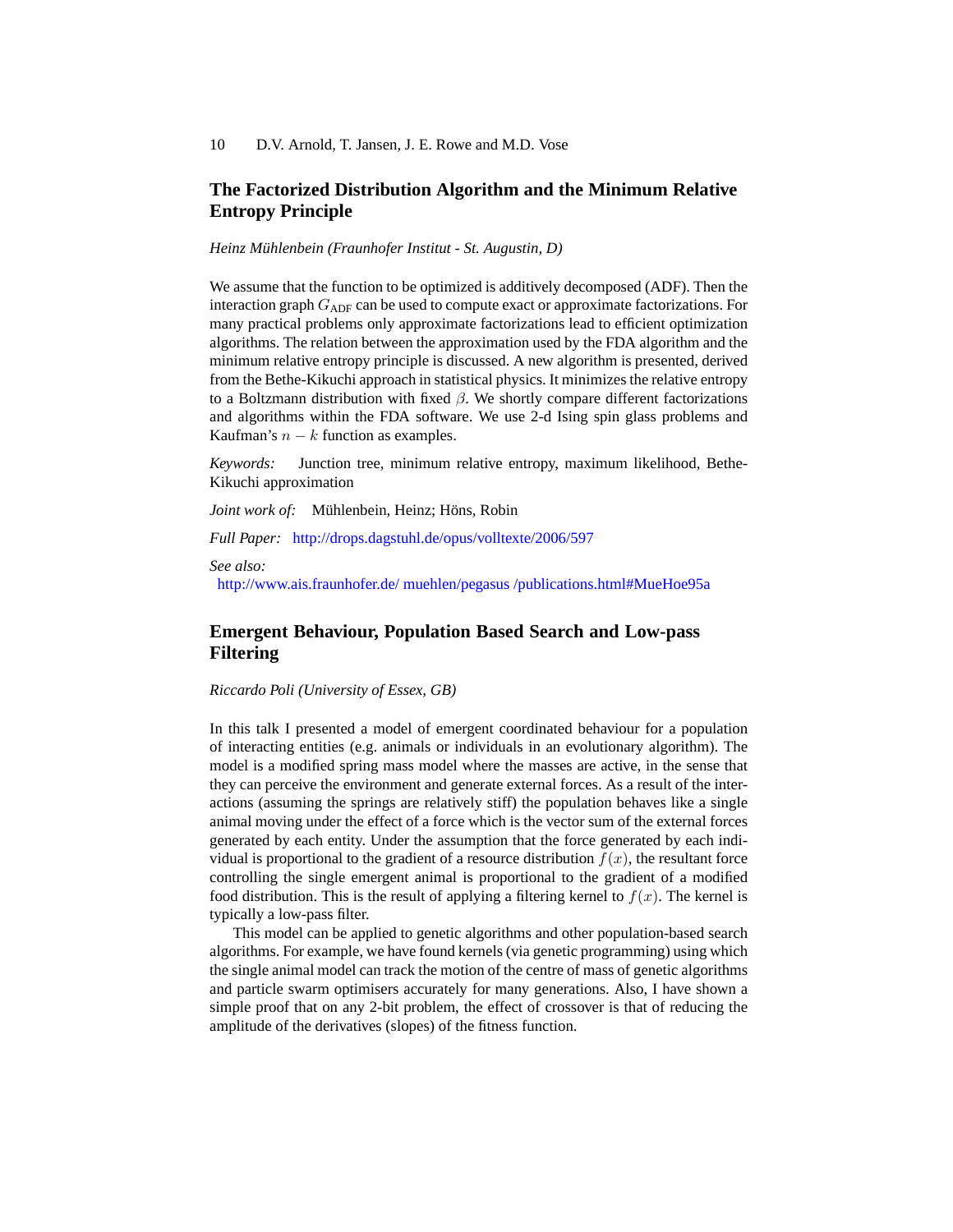Finally, taking inspiration from this, I have proposed a fitness function, OneMix, which has an area with high frequency variations containing the global optimum which a genetic algorithm with high crossover cannot "see" and, so, is deceived and attracted to a local optimum, while with low crossover this does not happen.

*Keywords:* Emergent behaviour, genetic algorithms, low-pass filters

### **Modelling Hard Optimisation Problems**

#### *Adam Prügel-Bennett (University of Southampton, GB)*

An approach to modelling instances of hard optimisation problems is presented by amalgamating together neighbouring configurations to form single states. This uses methods developed for constructing Barrier trees of combinatorial optimisation problems. The resulting models have the same structure of local minima and barriers as the problem instance they are based on. The model problems are sufficiently small to allow many algorithms to be studied analytically. This makes it possible to find optimal parameter settings for the algorithms. By studying different algorithms it becomes possible to gain a deep understanding of how heuristic algorithms perform on realistic hard problems.

*Keywords:* Optimisation problems, barrier trees, heuristic search, MAXSAT, simulated annealing, optimal annealing schedules

## **The Never-Hitting Time in EDAs**

#### *Jonathan L. Shapiro (Manchester University, GB)*

EDAs are evolutionary algorithms which learn probability models from selected data, and use these models to generate the new population.

It has been shown in previous work that simple EDAs such as PBIL and UMDA may converge to a state in which the optimum is never found (for example Gonzales et. al. 2001, Shapiro, 2003). In this work, the probability of never finding the optimum (the "never-hitting probability") is considered. It has been shown previously, both in empirical studies and theoretically, that this probability depends on the control parameters and the problem size in a very sensitive and problem dependent way (Shapiro, 2003). For example, in UMDA, the population size must exceed a threshold for the optimum to be found, and this threshold scales with the number of variables exponentially in some problems, and polynomially in others.

It is argued that this behaviour can be understood (for binary variables) by considering the dynamics of the trace of the expected covariance matrix, which is a measure of the diversity of the sampled population. It is shown that for any EDA which uses maximum likelihood (ML) to set the model parameters (e.g. MIMIC, BOA, UMDA, PBIL) on a flat fitness landscape, this statistic decays exponentially in time, with a time constant approximately equal to the population size. Thus, on any landscape with a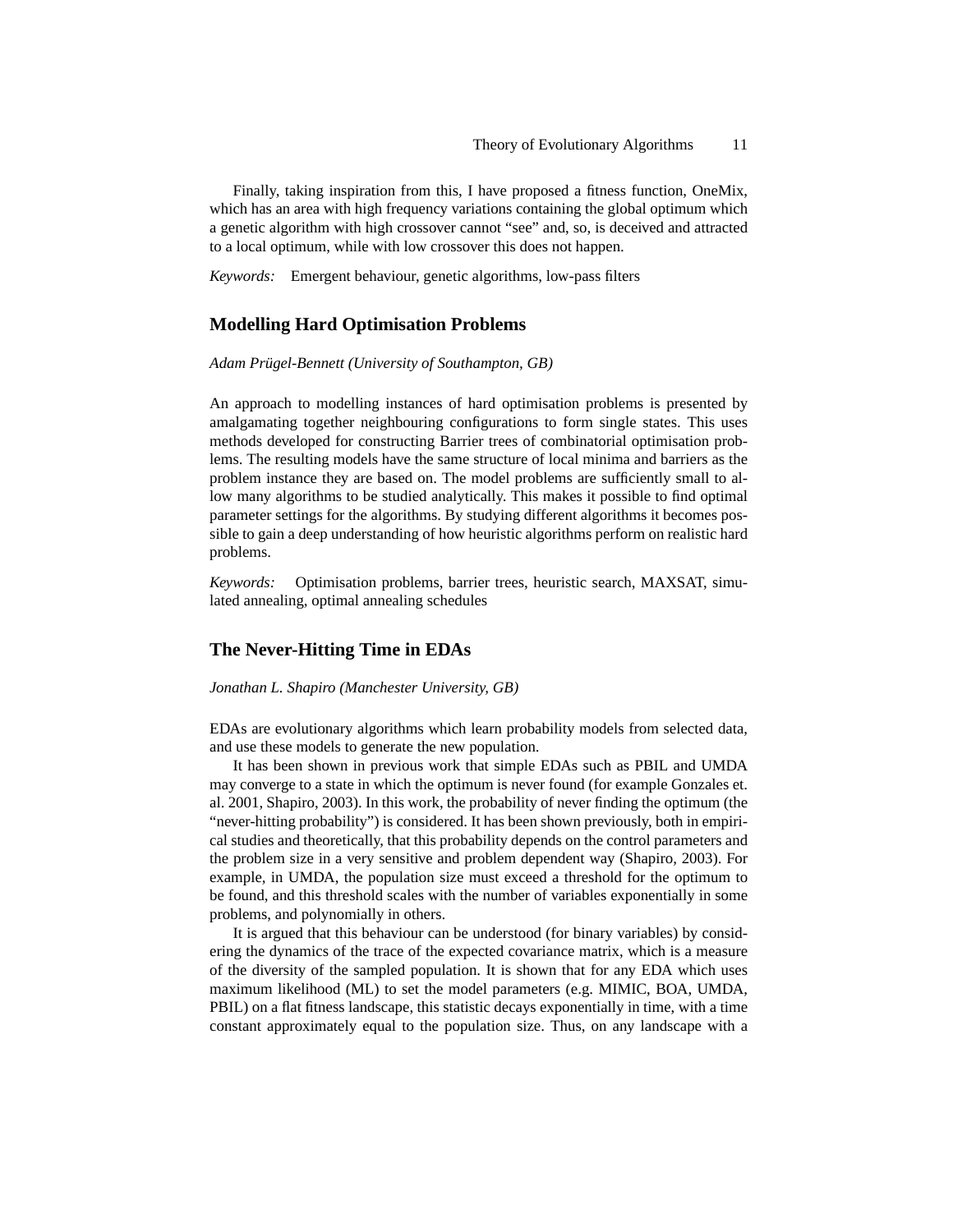flat subspace, diversity will be lost in the population at a constant rate. If this rate of diversity loss exceeds the rate of movement towards the optimum, the algorithm will fail to find the optimum. This gives a qualitative explanation of the sensitive dependence on parameters of the never-hitting probability, and suggests the prediction that this sensitivity will hold for all EDAs which use maximum likelihood, such as BOA. This result can be used to derive a rigorous lower bound for the minimum population size required to solve the "needle-in-a-haystack" problem, using any EDA which uses ML to set model parameters.

*Keywords:* Estimation of distribution algorithms, rigorous population-size bounds, population diversity

## **Topological Concepts for Fitness Landscapes — or: General Abstract Nonsense**

*Peter F. Stadler (Universität Leipzig, D)*

What do GA, GP, EA, ES, MOO, etc have in common? In all cases we are given a set of  $X$  of 'configurations' a set  $Z$  of 'values' that are at least partially ordered, a function  $f: X \to Z$  assigning a value to each configuration and collection M of 'operators' that map subsets of  $X$  to other subsets of  $X$ . The essence of the action of  $M$  can be captured by a generalized closure functions  $c: P(X) \to P(X)$  defined as  $c(A) = \{x | x \text{ can be }$ reached from A by a single action of an operator in  $M$ .

The set-valued set function c defined a generalization of a topology on  $X$  that defined in a natural way notions of neighborhood, separation, connectedness, sub- and product spaces and so on. This in turn implies meaningful notions e.g. of local minima, barriers and saddlepoints that in particular also apply to recombination.

*Keywords:* Fitness landscapes, generalized topology, search operators, closure function, barrier tree

### **Generalised Recombination**

#### *Christopher Stephens (Universidad Nacional Autonoma - Mexico, MEX)*

An exact microscopic model for the dynamics of a genetic algorithm with generalised recombination is presented. Generalised recombination is a new form of exchange of genetic material from parents to offspring that generalises and subsumes standard operators, such as homologous crossover, inversion and duplication, and in which a particular gene in the offspring may originate from *any* parental gene. It is shown that the dynamics naturally coarse grains, the appropriate effective degrees of freedom being schemata that act as building blocks.

It is shown that the schema dynamics has the same functional form as that of strings and we derive a corresponding Exact Schema theorem.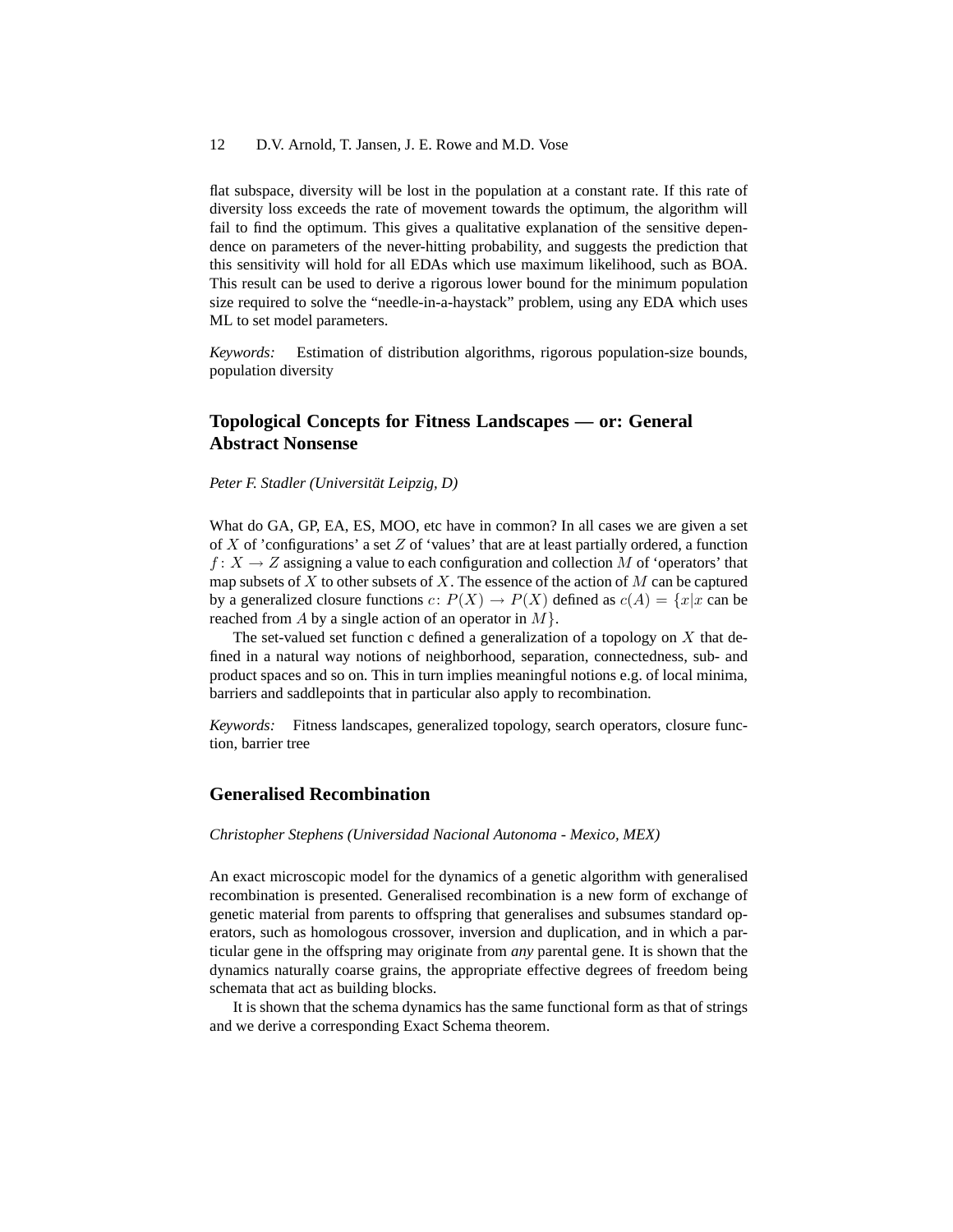To exhibit the qualitatively new phenomena that can occur in the presence of generalised recombination, and to understand the biases of the operator, we derive a complete, exact solution for a two-locus model without selection, showing how the dynamical behaviour is radically different to that of homologous crossover. Inversion is shown to potentially introduce oscillations in the dynamics, while gene duplication leads to an asymmetry between homogeneous and heterogeneous strings. All non-homologous operators lead to allele "diffusion" along the chromosome. We discuss how inferences from the two-locus results extend to the case of a recombinative GA with selection and more than two loci providing evidence from an integration of the exact dynamical equations for more than two loci.

*Keywords:* Recombination, building blocks, inversion, duplication, Geiringer *Joint work of:* Stephens, Christopher; Poli, Riccardo

### **A Statistical Learning Approach for GP**

*Olivier Teytaud (Université Paris Sud, F)*

In the framework of symbolic regression, we study the convergence of the program chosen by GP to a program that (i) match unseen examples also (ii) has a not-huge size.

We show that the consistency (satisfaction of (i)) is satisfied under mild classical assumptions, but that (ii) requires a modification of the fitness.

*Keywords:* Genetic programming, statistical learning theory

*Joint work of:* Amil, Merve; Bredèche, Nicolas; Gagné, Christian; Gelly, Sylvain; Schoenauer, Marc; Teytaud, Olivier

*See also:* [http://www.lri.fr/ teytaud/eabloat.pdf](http://www.lri.fr/~teytaud/eabloat.pdf)

### **A New Quartet Tree Heuristic fo Hierarchical Clustering**

### *Paul M.B. Vitanyi (CWI - Amsterdam, NL)*

We present a new quartet heuristic for hierarchical clustering from a given distance matrix.

We determine a dendrogram (ternary tree) by a new quartet method and a fast heuristic to implement it. We do not assume that there is a true ternary tree that generated the distances and which we with to recover as closely as possible. Our aim is to model the distance matrix as faithfully as possible by the dendrogram. Our algorithm is essentially randomized hill-climbing, using parallellized Genetic Programming, where undirected trees evolve in a random walk driven by a prescribed fitness function. Our method is capable of handling up to 60–80 objects in a matter of hours, while no existing quartet heuristic can directly compute a quartet tree of more than about 20–30 objects without running for years.

The method is implemented and available as public software at www.complearn.org. We present applications in many areas like music, literature, bird-flu (H5N1) virus clustering, and automatic meaning discovery using Google.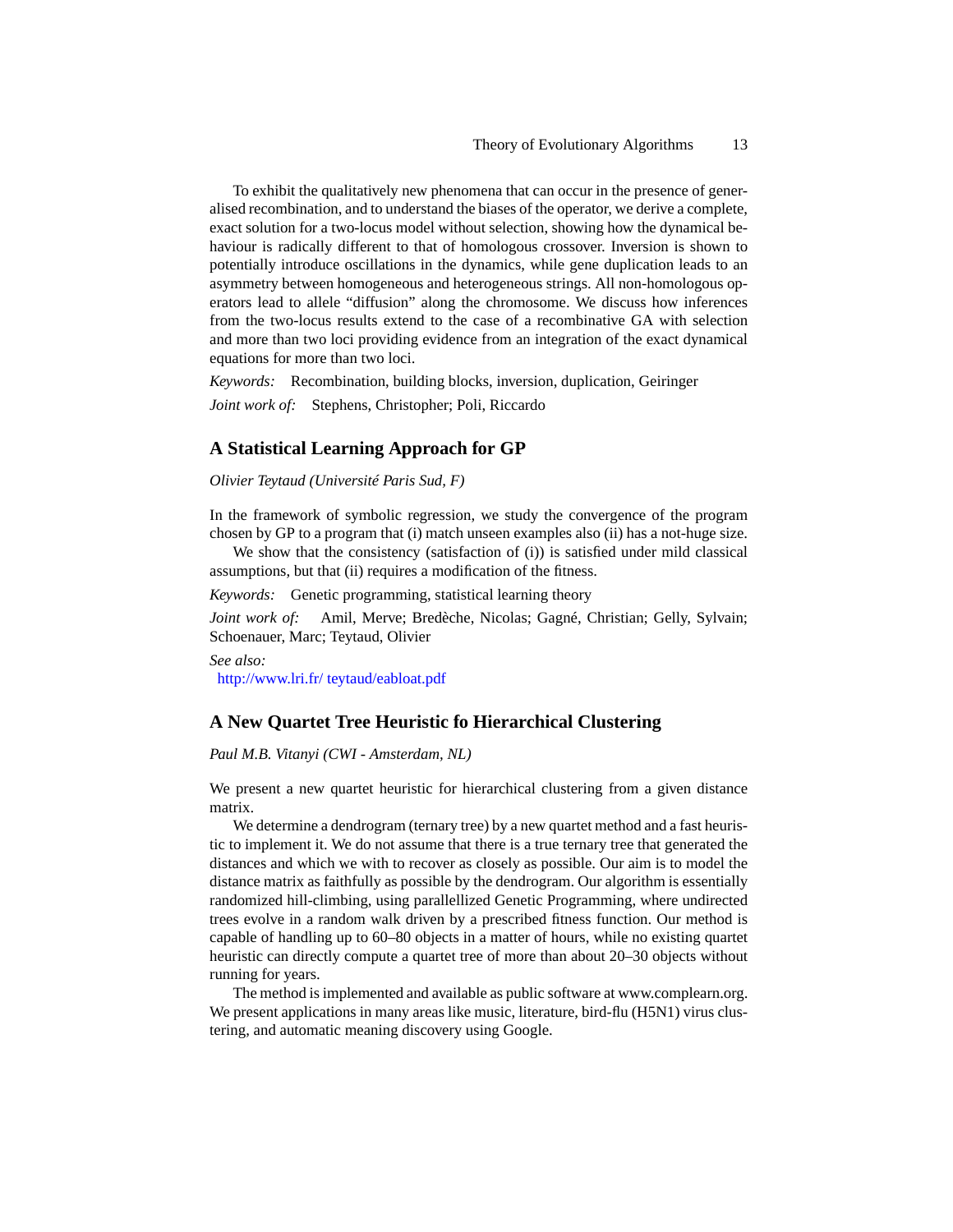*Keywords:* Genetic programming, hierarchical clustering, quartet tree method

*Joint work of:* Cilibrasi, Rudi, Vitanyi, Paul M.B.

*Full Paper:* <http://drops.dagstuhl.de/opus/volltexte/2006/598>

## **Recombining Building Blocks in Simple Building-Block Functions and Organisms**

*Richard A. Watson (University of Southampton, GB)*

Many attempts to illustrate the combination of building blocks have been unconvincing, and in general, there are many good reasons to believe that such notions are redundant. However, the motivation for interest in this possibility is a good one: if an 'escape' from optimisation at the relatively microscopic scale of bits were possible the combinatorial advantage would be significant. Some of the prior work on simple concatenated building-block functions assumed that desirable blocks should be found without utilising selection on individual bits; as if precluding the utility of selection on bits, as in fully-deceptive trap functions, maximised the advantage of selecting on blocks. Consequently most work continued with the assumption that the size of blocks,  $k$ , must be small, and the population size had to be proportional to  $2<sup>k</sup>$ . In fact, with these assumptions, the advantage of crossover is mostly due simply to preserving common alleles, and 'macro-mutation' at the loci where the parents differ is sufficient to find good blocks (as in the case of uniform crossover). However, in trap functions that are only partiallydeceptive, selection at the bit scale can find good blocks (in polynomial time) in at least some individuals even when k is large, and a population size that is proportional to  $2^k$  is not required. Given large  $k$ , the fact that selection on bits is at least sometimes misleading is sufficient to prevent a mutation hill-climber from finding optimal genotypes. And simply preserving the common alleles of the parents in a recombinative process without combining blocks from different individuals will also require time (at least) exponential in  $k$  to acquire a new desirable block. In contrast, a GA with two-point crossover (and merely a moderate population size), can follow gradients in bit-sequence space to find good blocks, and combine good blocks to find good genotypes. Thus, simply by using large partially-deceptive subfunctions, a GA with two-point crossover can be used to demonstrate that the combination of building blocks is required. As the original intuition suggested, it is the escape from the microscopic scale of the bits that provides the combinatorial advantage; but ignoring selection at the microscopic scale in previous models has been self-defeating. I suggest that in natural populations, genes correspond to very large building blocks containing thousands of nucleotides that are grouped both functionally and physically. The interaction of the adaptation occurring at the two different scales, point mutation on nucleotides and recombination of genes, could provide a significant component to the advantage of sex.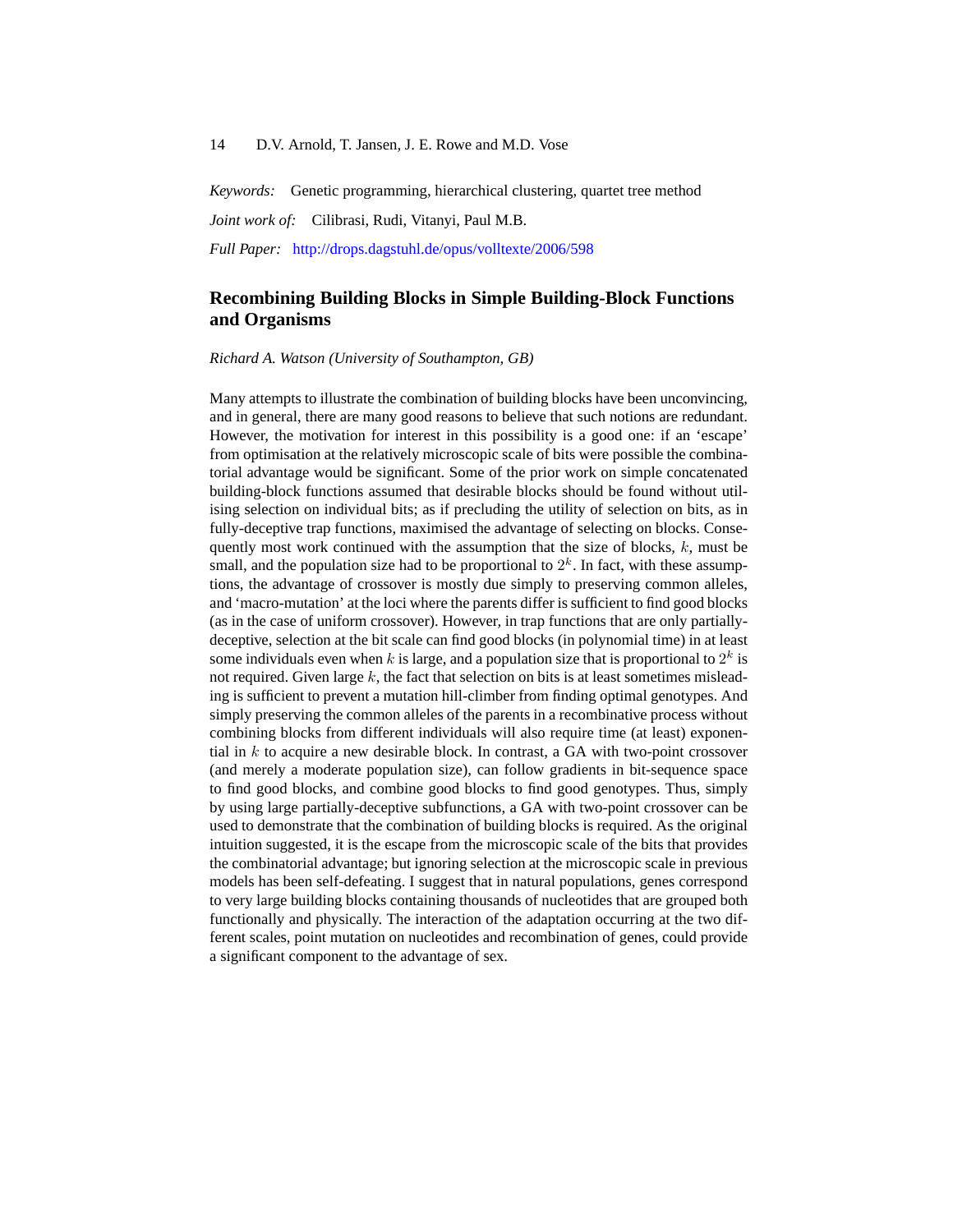## **Simulated Annealing Beats Metropolis in Combinatorial Optimization**

*Ingo Wegener (Universität Dortmund, D)*

The Metropolis algorithm is simulated annealing with a fixed temperature.

Surprisingly enough, many problems cannot be solved more efficiently by simulated annealing than by the Metropolis algorithm with the best temperature.

The problem of finding a natural example (artificial examples are known) where simulated annealing outperforms the Metropolis algorithm for all temperatures has been discussed by Jerrum and Sinclair (1996) as "an outstanding open problem." This problem is solved here. The examples are instances of the well- known minimum spanning tree problem. Moreover, it is investigated which instances of the minimum spanning tree problem can be solved efficiently by simulated annealing. This is motivated by the aim to develop further methods to analyze the simulated annealing process.

*See also:* Ingo Wegener (2005): Simulated annealing beats Metropolis in combinatorial optimization. In Automata, Languages and Programming (ICALP 2005), Springer LNCS 3580, pages 589-601.

### **Robustness in Compositional Coevolution**

#### *R. Paul Wiegand (Naval Research - Washington, USA)*

Though recent analysis of compositional (cooperative) coevolutionary algorithms (CCEAs) casts doubt on their suitability for static optimization tasks, our experience at the Naval Research Laboratory is that the algorithms perform quite well in multiagent learning settings. This is due in part because CCEAs may be quite suitable to finding behaviors for team members that result in good (though not necessarily optimal) performance but which are also robust to changes in other team members. Understanding what robustness means and how robust properties of a problem affect CCEA performance will help us develop a more constructive view of compositional coevolution. This talk aims to begin this process by meeting two main objectives.

First, I describe a general framework for clearly defining robustness, offering a specific definition for our studies. Second, I examine the hypothesis that CCEAs exploit this robustness property during their search. Using an existing theoretical model to gain intuition about the kind of problem properties that attract populations in the system, I provide a simple empirical study and a proposal for establishing a theoretical foundation justifying this intuition in a practical setting.

*Keywords:* Coevolution, compositional coevolution, robustness, optimization